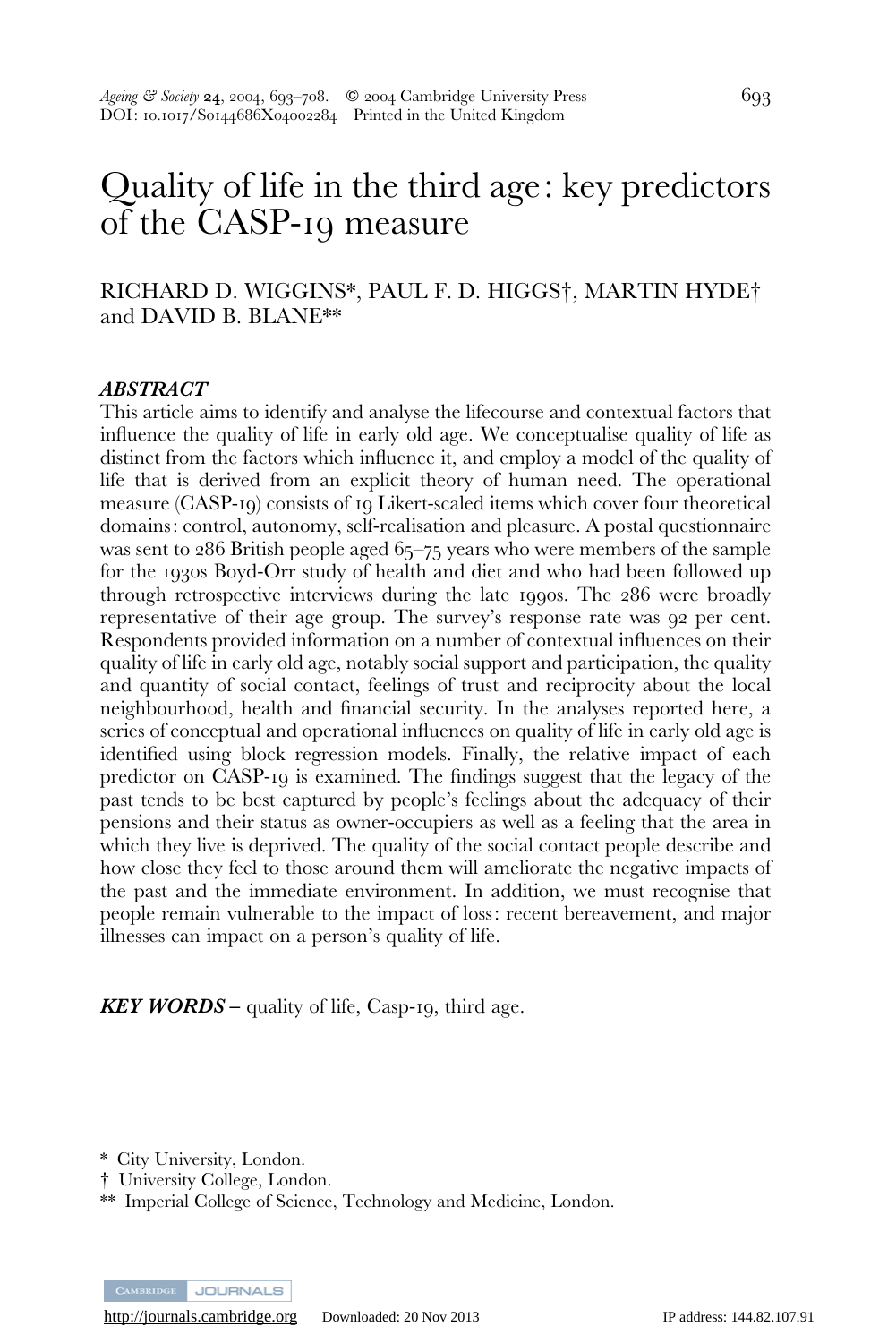## Background

There is widespread agreement that as society changes, so also does people's experience of ageing and later life (Phillipson 1998; Gilleard and Higgs 2000; Vincent 2003). During the last century, the population structure and vital statistics of the United Kingdom changed markedly, with clear consequences for life expectancy and health (Office for National Statistics 1998; Blaikie 1999). Alongside the increased health and longevity of the older generation, there has been an increase in early retirement (Gruber and Wise 1999). Furthermore, the increase in the availability of occupational and private-pension provision to supplement the basic state pension means that a section of those retiring have an income that is (often considerably) more than subsistence level (Department for Work and Pensions 2000). Some authors describe these phenomena as indicators of the move into 'disorganised capitalism' (Lash and Urry 1997) or late modernity (Giddens 1991). Whatever the conceptual status of such changes, they pose serious challenges for the understanding of the lifecourse.

In a Fresh Map of Life, Peter Laslett (1996a) portrayed four distinct 'ages' of a person's lifecourse. He represented the 'First Age' as the period of childhood dependency, the 'Second Age' as the time of independence, employment and maturity, the 'Third Age' as the period during which people are freed from work and family constraints and have time to pursue a good quality of life. Finally, he saw the 'Fourth Age' as characterised by dependence and declines in health. The focus of this paper is on people in early old age (aged around  $65-74$  years), who might best be described as potential members of the 'Third Age'. For many authors, the 'Third Age' is in historical terms a new lifecourse stage (Young and Schuller 1991; Midwinter 1992a; Laslett 1996b). As Gilleard and Higgs (2002) have argued, the lives of those in retirement in  $\hat{m}$  de siècle Britain are defined by circumstances that have greatly changed from those experienced by their predecessors. The Third Age seems to be based upon and to offer a later life that is agentic and reflexive. It is based on health and leisure rather than infirmity and poverty. At the same time, older people are neither socially nor economically homogeneous (Baltes *et al.* 1993). This paper uses the outcome measure CASP-19 to examine the extent to which being in the Third Age implies freedoms from family constraints and to pursue leisure activities, a time for self-realisation, and opportunities for fun (Hyde et al. 2003). Specifically, we explore the contributions of gender, ageing, lifecourse events and variations as well as contemporary contextual factors on the quality of life of a unique sample of people in early old age drawn from the 1930s Boyd-Orr study of health and diet (Gunnell et al. 1996).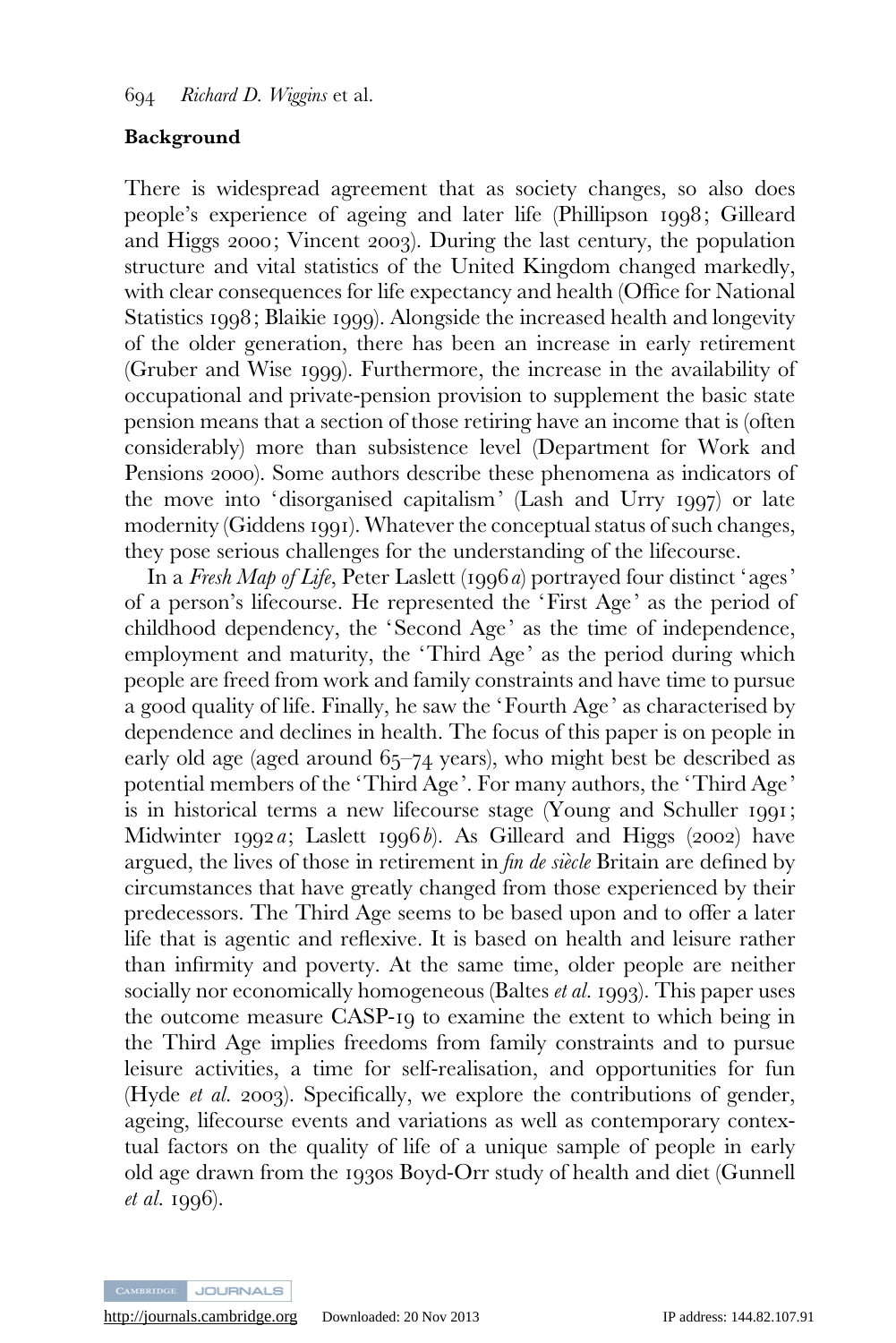## Conceptual framework

Our conceptual map was developed from previous research and publications about several key potential influences on a person's quality of life in the Third Age. It represents a framework for the analyses that follow. First, we describe the theoretical foundations of our outcome measure; and continue with a brief description of each of the factors that influence or shape a person's quality of life. We argue that quality of life may be shaped by ageing, gender, the past as captured by lifetime exposure to poor accommodation and environment, as well as by markers of passage into early old age, pension provision, current housing tenure, health status and access to a car. We have collectively referred to these items as 'legacy of the lifecourse'. To capture the present context we present people's reflection of the quality of their neighbourhood and feelings of safety under the heading ' social capital'. A person's current social network is captured not only in terms of the frequency with which they communicate with family and friends but the quality of these exchanges and the closeness they derive from them. Finally, there is a domain to capture the impact of recent life events.

## The CASP-19 measure of the quality of life

We have argued elsewhere that quality of life remains under-theorised and ill-defined (Hyde et al. 2003; Higgs et al. 2003). The evidence that significant numbers of older people are living longer, healthier and more active lives requires us to rethink the way in which we conceptualise and measure quality of life in this age group. The lack of a theoretically-informed measure of quality of life in early old age has meant that for a long time it has been measured by various proxies, such as health (Bowling 1997). These proxy measures rest on an implicit set of normative assumptions about each person's quality of life and often neglect the range of experiences of people in older age. Such scales should be seen as measures of the influences on quality of life rather than measures of quality of life itself. Partly as a reaction to this criticism, recent attempts to measure quality of life have sought to emphasise the importance of subject-led accounts in the construction of measures of quality of life in early old age (Farquhar 1995; Bowling 1995). Researchers seek to understand what quality of life means for each person by asking respondents to rate the most important things in their lives. This approach suffers from some of the same problems as 'expert-defined' quality of life measures, in that both tend to generate measures of the influences on the quality of life rather than of quality of life itself.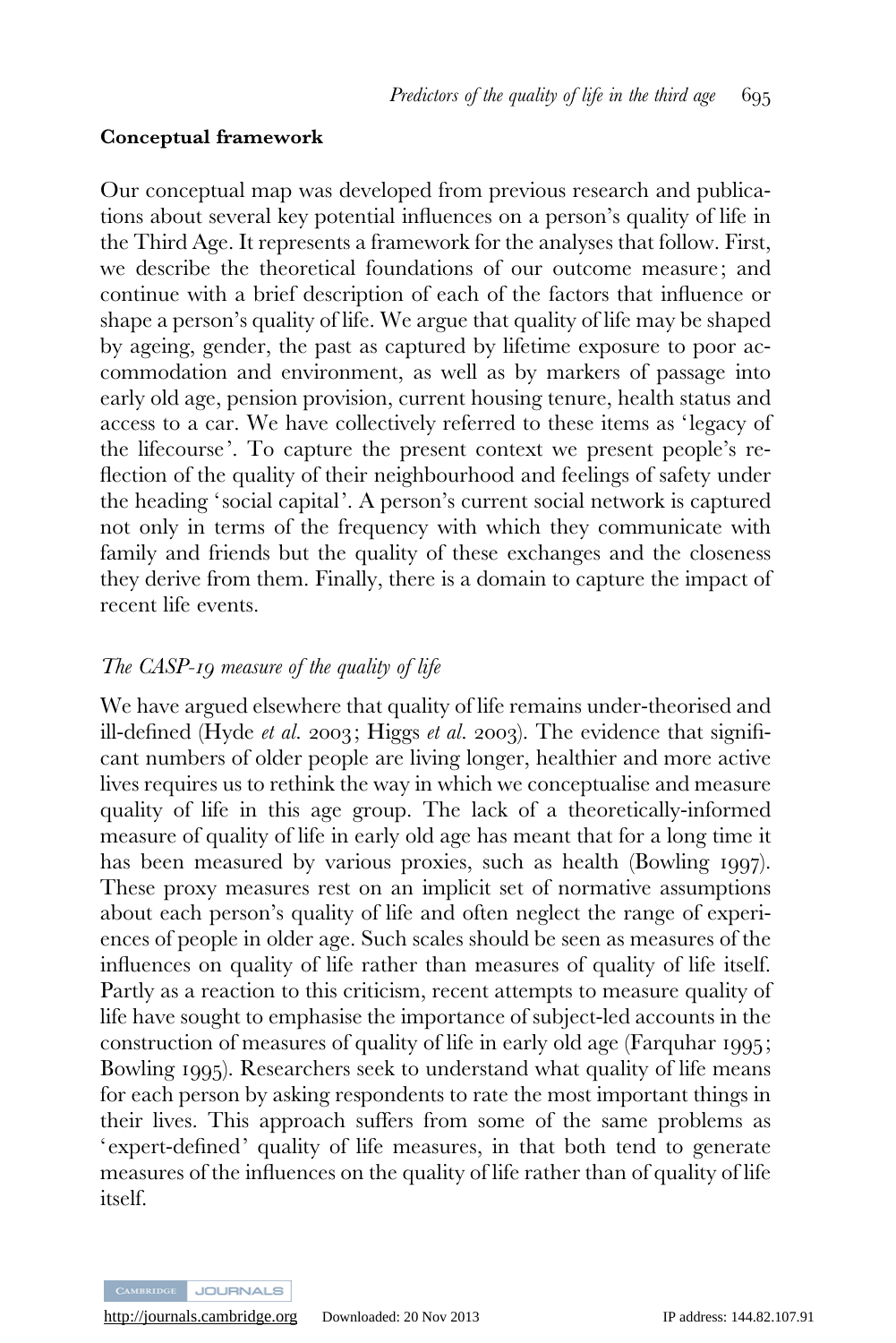#### 696 Richard D. Wiggins et al.

In developing the CASP-19 measure, the initial premise was that any quality of life measure should be distinct from the factors that influence it. This conceptualisation was derived from a theory of human need that recognises the social and biological components as equal (Doyal and Gough 1991). This 'needs satisfaction' approach assumes that quality of life should be assessed as the degree to which human needs are satisfied. Grounding the model of quality of life in this ontology enables meaningful comparisons of different quality of life scores. The model implies that although there are common basic human needs, such as food and shelter, it is equally important to recognise that being human is principally an active and reflexive process (Giddens 1990; Turner 1995). Based on the range of human needs, four domains of the quality of life are conceptualised: 'control', 'autonomy', ' self realisation' and 'pleasure'. The first letter of each domain and its 19 items create the acronym CASP-19 that names the measure. 'Control' and 'autonomy' are prerequisites of free participation in society. Much gerontological research has however failed to consider the more active and reflexive dimensions of being old in an increasingly complex society in which 'post-materialist' values prevail (Inglehart 1997). The narrowness of its focus has also been criticised for ignoring the agency of older people (Gilleard and Higgs 1998). It is the more active aspects of old age that we aim to map with the other two dimensions of our model, ' self realisation' and 'pleasure'.

The operationalisation of the theoretical model into the self-enumerated CASP-19 measure of the quality of life has been described in more detail elsewhere Hyde et al. (2003). Each domain consists of four or five Likert-scaled agreement items, e.g. 'I look forward to each day', and in total there are 19 items, which are summed to form the overall score. The range of the scale is from zero, which represents a complete absence of quality of life, to 57, which represents total satisfaction across the four domains. Internal-consistency analysis reveals a reliable overall measure (Cronbach's alpha=0.7), which has demonstrable concurrent validity. Second-order factor analysis also confirms the structure of four domains (control, autonomy, self-realisation and pleasure), for all load on to a single underlying latent variable that represents an intrinsic measure of the quality of life. CASP-19 has been adopted by several important studies, notably the English Longitudinal Study of Ageing (Marmot et al. 2003) and the retirement module in wave 11 of the *British Household Panel Survey* (BHPS) (Taylor 2003).

## Age, gender and lifecourse hazards

Many writers have expressed a concern that the gendered dimension of ageing and older age is neglected (Bury 1995; Ginn and Arber 1999). This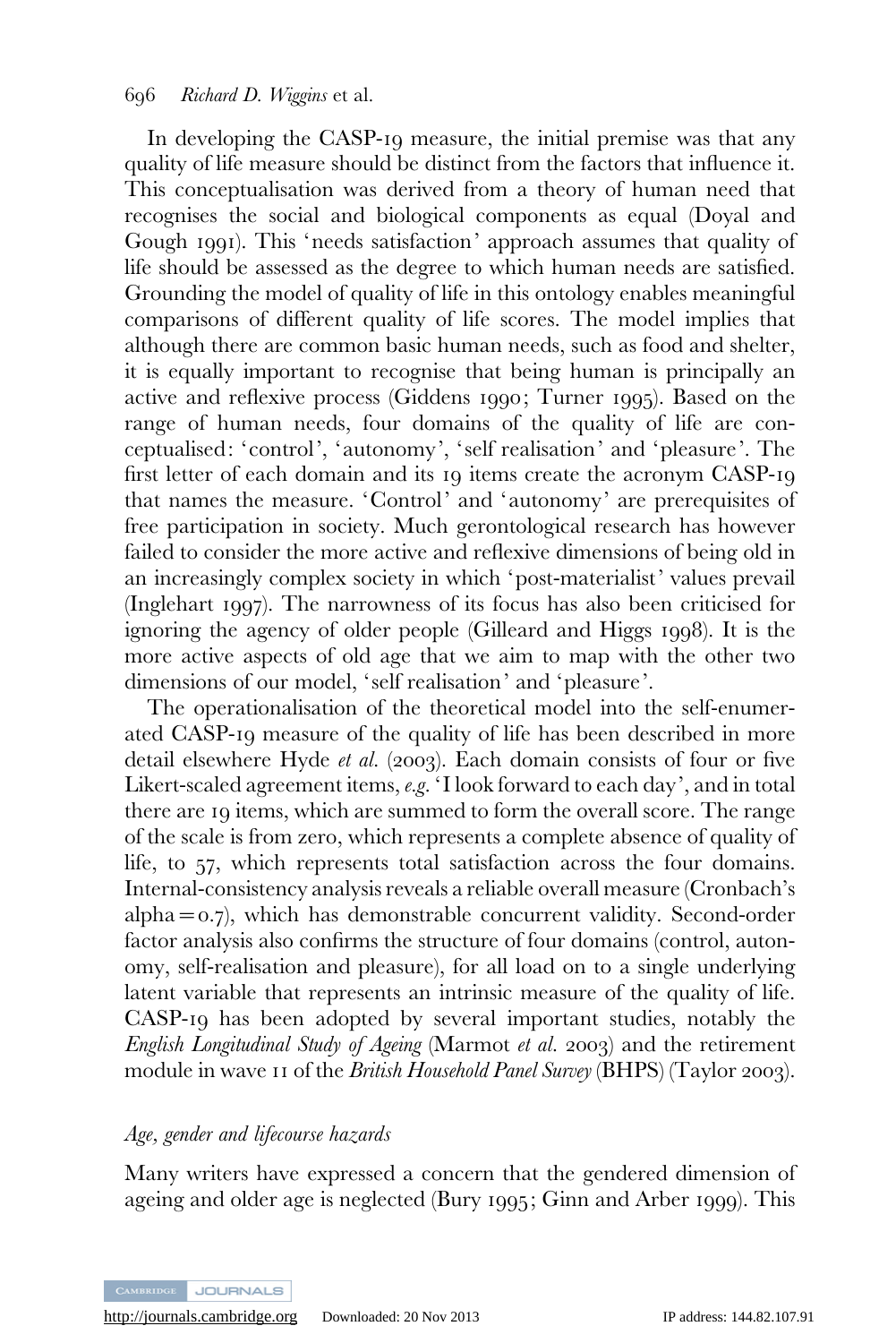study therefore set out to discover whether a person's age and gender had any impact on their quality of life. For convenience, age was dichotomised above and below 70 years. Blane and colleagues (1998) have shown that exposure to social disadvantage, as indicated by exposure to environmental health hazards, accumulates across the lifecourse and is related in complex ways to health in early old age (Holland et al. 2000; Montgomery *et al.* 2000; Berney *et al.* 2000*a*, *b*). In the light of these findings, we were interested to see if the same accumulated hazard exposures directly affect the quality of life. The hazard variables used in the present analyses refer to the domestic sphere of life ('household hazards'): the number of years of exposure to residential dampness, atmospheric pollution in the residential locality, and inadequate nutrition.

These hazards or factors are often represented by cross-sectional variables but we regard them as particular stages of processes or pathways into early old age. For example, the choice whether to retire or to continue working, current health status (poor or otherwise), car ownership or access to a car, an individual's subjective assessment of whether or not they feel that they have enough income to meet their future needs, and their current housing status (owner occupier or not), collectively mark the legacy of the past. These markers represent past decisions and the consequences, or life chances, as people negotiated their passage through life. They are sensitive to the heterogeneity of individuals in the Third Age, many of whom will have retired early, be in good health and relatively affluent (Hardy and Hazelrigg 1999; Gruber and Wise 1999; Scase and Scales 2000). Following Arber's (1991) argument that housing tenure and car access are more sensitive to women's positions when compared with social status indicators based on male occupations, they were adopted as the indicators of social and material advantage.

#### Social capital

One of the fastest-growing areas of study in sociology and health inequalities has been social capital (Putnam 1995; Kaplan et al. 1996; Wilkinson 1996; Kwachi and Kennedy 1997; Hawe and Shiell 2000). Its meaning and measurements are still highly contested (Muntaner et al. 2000; Cattell 2001). The measure of social capital used in the present study has been informed mainly by the ideas of Wilkinson, Putnam and Kwachi, who argue that feelings of 'trust' and 'reciprocity' at the local or community level are important for understanding health inequalities. A scale was devised to test whether these two concepts had an equally important effect on the quality of life among people in aged between 65 and 75 years.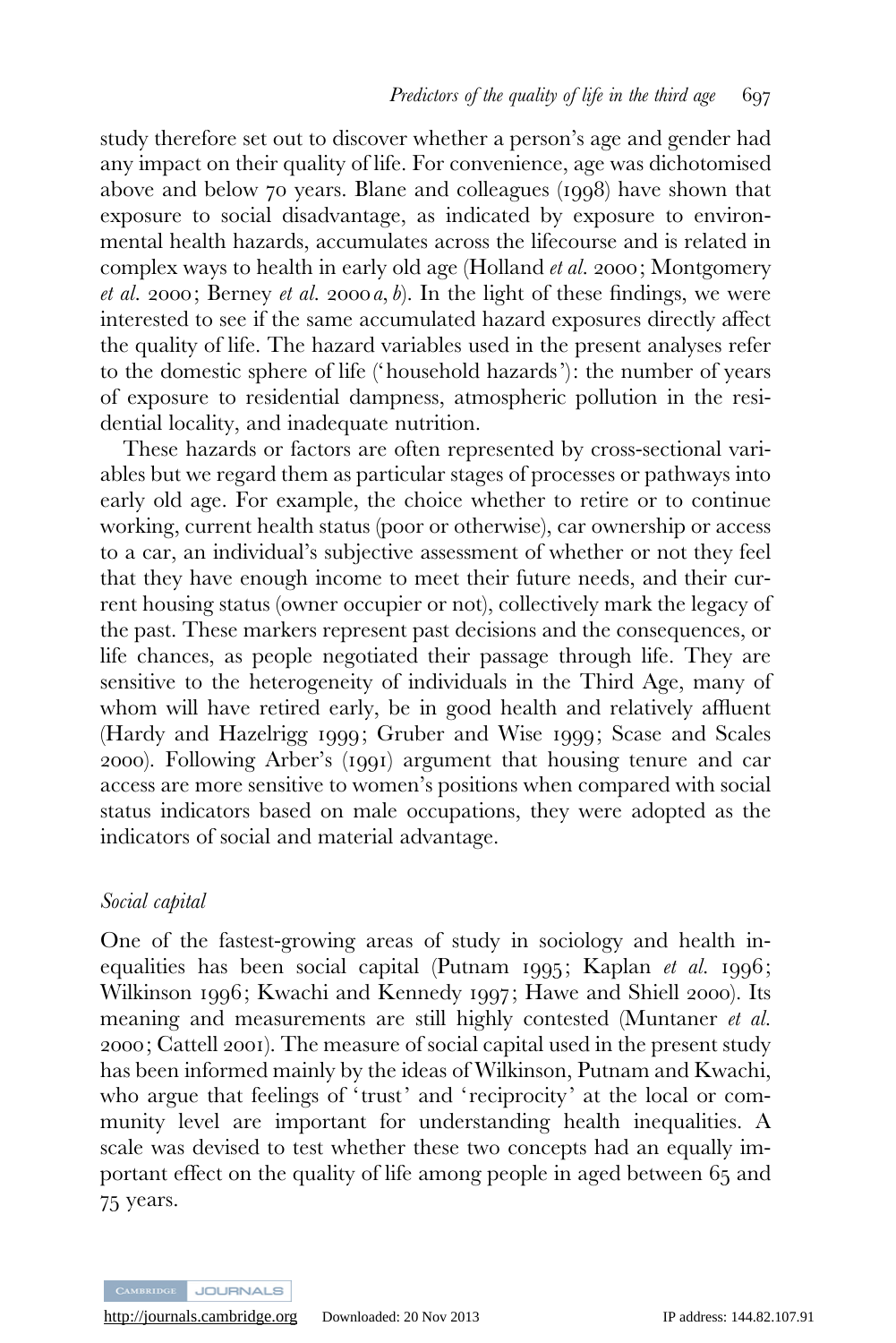#### 698 Richard D. Wiggins et al.

#### Social networks and recent life events

There is growing evidence that social networks and social support have an impact on a person's physical and mental health and their risk of institutionalisation (Bosworth et al. 2000; Hinkikka et al. 2000). However, the relationship between social support and measures of subjective wellbeing is inconsistent (Bowling, Farquhar and Browne 1991). Bowling (1995) reported that when asked to rate the most important things in their lives, many older people mentioned friends and family. We were interested to find out the extent to which social support influenced the quality of life in the Third Age. Following Ward, Sherman and LaGory (1984), it was believed important to measure both the quality and quantity of social contacts, and for this purpose questions were adapted from the local area study carried out by the National Centre for Social Research (Veenstra 2000). A single question to measure the extent to which our respondent's had close or confiding relationships outside those in the home was added. Finally, we felt that it was important to contextualise a person's account of their quality of life in terms of the impact of any stressful recent life events.

#### The study sample

Respondents were drawn from a unique sample. As children they were surveyed between 1937 and 1939 by a team of medical and nutritional scientists under the direction of Sir John Boyd Orr (Gunnell et al. 1996). This sample was drawn from 16 locations in Great Britain and comprised 1,352 families. A range of social, dietary, health and anthropometric data was collected. During 1996, 99 per cent of the household records and 95 per cent of the children's medical records were retrieved from the Rowlett Research Institute and entered into an electronic database at the Department of Social Medicine at the University of Bristol. Using the National Health Service Central Register, the Office for National Statistics successfully traced 85 per cent of the children who participated in the 1937–39 study.

A stratified random sample using three childhood socio-economic categories was drawn from the traced survivors who were aged 5–14 years at the time of the original study and for whom complete records, including physical measurements, were available. Recruitment continued until there were 100 people in each of the three strata. The 300 people represented 43 per cent of those who were invited to participate in the study: 296 of them were interviewed in their own homes during 1997–98. Retrospective information was assembled onto a life-grid (Berney and Blane 1997) with items on life since childhood (family and household, residential and occupational histories) and current social circumstances and self-reported and objective health. The sample is broadly representative of their age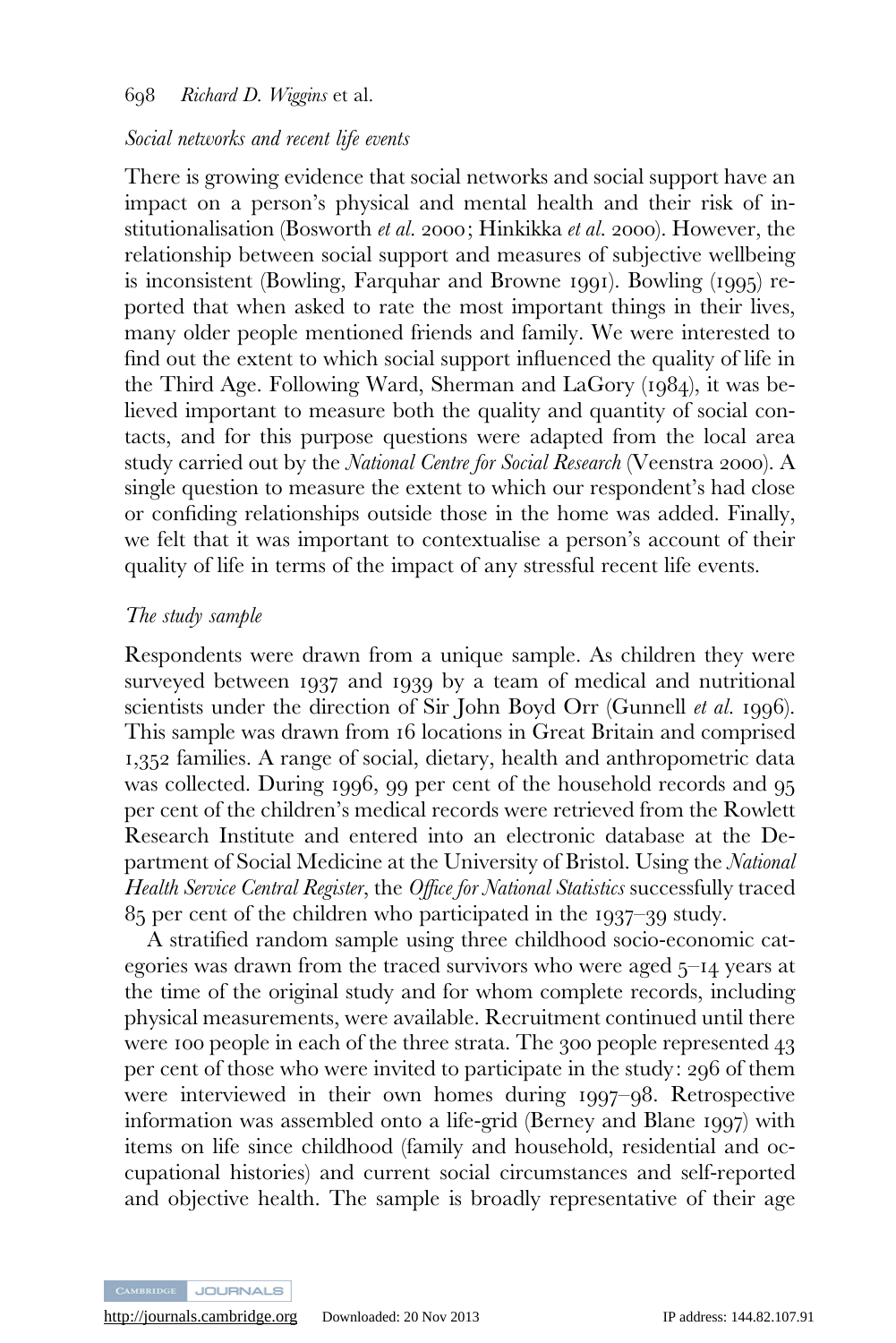group within the British population. As children, their fathers had a social class distribution which was similar to all men aged  $25-44$  years in the 1931 population census. In early old age, the study sample was similar socio-demographically to those aged 65–74 years in the 1991 census; and objective measures of their current health were similar to those of people aged 65–74 years in the 1995 Health Survey for England (Blane et al. 1999).

In 2000 these individuals were contacted again as part of the Economic and Social Research Council's Growing Older programme. Of the 296 people interviewed in 1997, 12 had either died or were untraceable. The remaining 284 were mailed a self-completion questionnaire about their quality of life. After two reminder mailings and telephone calls, a 92 per cent response rate was achieved. All of our analyses are based on an achieved sample of 263 people aged between 65–74 years.

## Operationalising the measures

## The CASP-19 measure

The distribution of the CASP-19 scores is remarkably symmetrical (mean = median =  $\alpha$ 2) with a slight negative skewness (range 13–57). The higher the score the higher a person's self-reported quality of life. Item non-response for any of the 19 items forming the scale was handled using multiple imputation (Rubin 1996; Hill 1997). Just over 25 per cent (65 cases) had at least one missing item. The imputation procedure for this degree of missing information required us to complete the data matrix for three replicates. The analyses are then repeated for each replicate and the estimates are adjusted (Schafer 1997; Schafer and Graham 2002).<sup>1</sup>

## Age and gender

Women slightly outnumbered men in the sample (140 or 53%) and they tended to be older, for 61 per cent were aged 70 or more years, compared with  $51$  per cent of the men. Overall, there was no statistical association between age and gender ( $\chi^2$ =2.19,  $p$ <0.14). The mean CASP-19 scores for men and women were not significantly different  $(p < 0.62)$ , but there was a significant difference between the younger  $(43)$  and older  $(39)$  age groups  $(p < 0.01)$ .

## Household hazards

Hazards were seen as cumulative, and the scores for each person were the summation of the number of years of exposure to each. Thus a person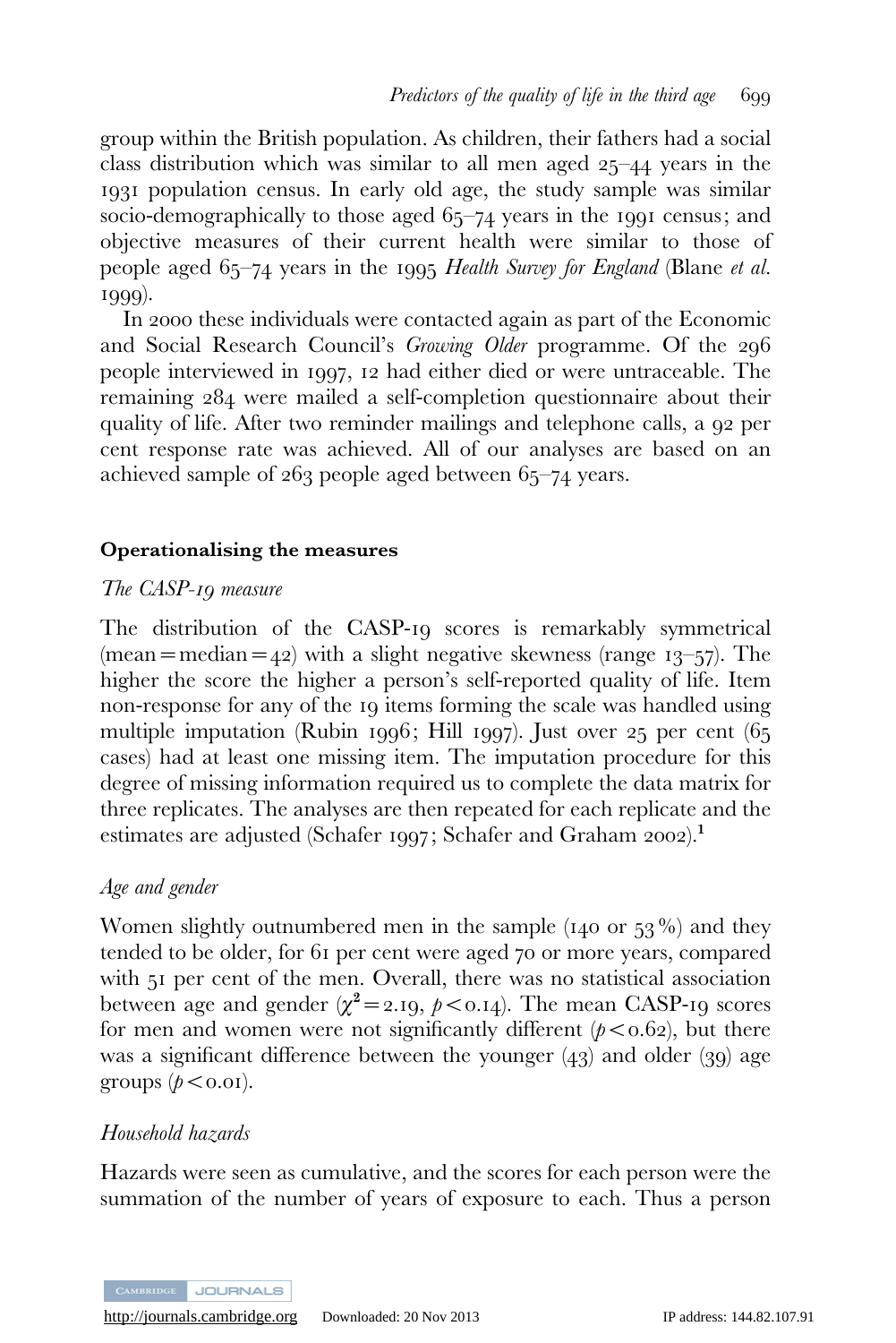who spent one year in a damp house (score  $=1$ ), which was situated close to a source of industrial atmospheric pollution (score=1), would get an exposure score of two hazard-years. The measure is age-adjusted and the length of exposure was calculated from the life-grid interviews conducted during 1997 (Blane *et al.* 1999).

# Legacy of the lifecourse

Altogether five dichotomous items made up this domain: whether or not a person felt that they had made an adequate provision for their pension; whether or not they felt that they had a choice about when to retire; their owner occupancy status; whether or not they had access to a car; and whether or not they felt that they were in good health (denoted by the absence of a reported long-standing illness).

## Social capital

The postal questionnaire items were derived from the British Household Panel Survey. Its interviewers asked each respondent to name five 'good things' and five 'bad things' about their local area. From the responses, a list was compiled of the most frequent statements among the respondents aged 65–74 years. From this list we chose a mixture of 14 positive and negative statements that we believed captured aspects of trust and reciprocity (see Table 1). Respondents were asked to endorse which of the 14 items applied to their local area.

To understand the nature of this domain and to reduce the number of items for the regression analysis, an exploratory factor analysis was undertaken. The varimax rotation revealed four distinct dimensions or components, which explained over 53 per cent of the total variance. The dimensions were labelled 'misery', ' sense of community', 'deprivation' and 'affluence'. Misery is a general dimension that taps into feelings of wanting to leave the area, high levels of crime and graffiti, no sense of community and deprivation. The 'sense of community' dimension is positive and indicated by: friendly people who enjoy living in the area, people looking out for each other, and a good community spirit. The 'deprived' dimension paints a bleak assessment, and includes deprivation, graffiti, lack of safety and unfriendly [people]. Finally, 'affluent' marks out a sense of comfort: it associates with privacy, a safe place, a sense of affluence, and 'few neighbours but acceptable'. Table 1 presents the component loadings. Summary scores for each of the dimensions were calculated by summing the endorsements for each domain (adjusting for the sign of each loading).

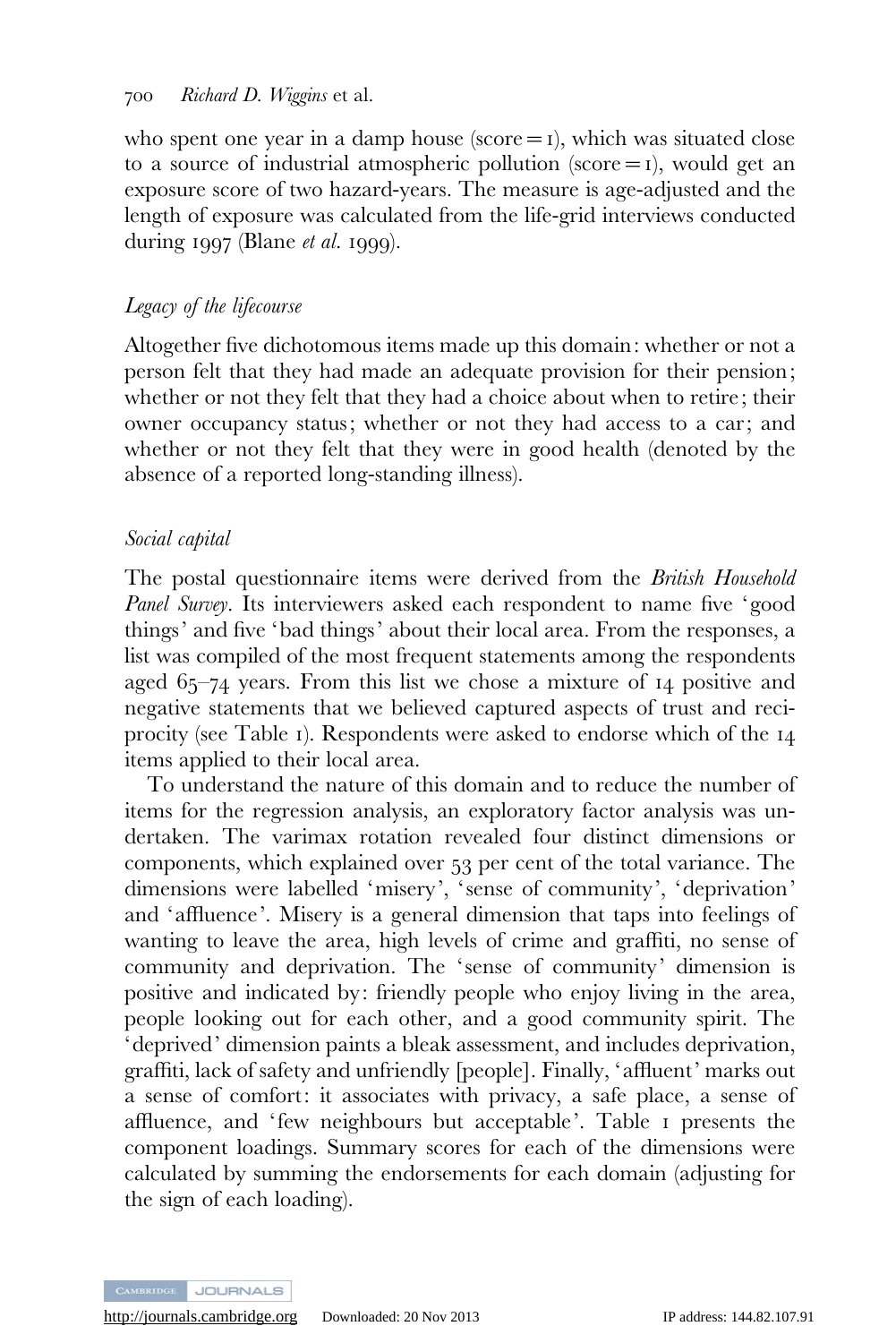|                                     |         |                       |          | Component labels and item loadings |  |  |
|-------------------------------------|---------|-----------------------|----------|------------------------------------|--|--|
|                                     | Misery  | Sense of<br>community | Deprived | Affluent                           |  |  |
| It is a safe place to live          | $-0.59$ |                       |          | 0.25                               |  |  |
| There is a lot of graffiti          | 0.68    |                       | 0.34     |                                    |  |  |
| I want to leave this area           | 0.59    |                       |          |                                    |  |  |
| This is an affluent area            |         |                       |          | 0.84                               |  |  |
| I have a lot of friendly neighbours |         | 0.71                  |          | $-0.26$                            |  |  |
| This is a deprived area             | 0.69    |                       | 0.36     |                                    |  |  |
| People look out for each other      |         | 0.71                  |          |                                    |  |  |
| There is no sense of community      | 0.28    | $-0.47$               |          |                                    |  |  |
| Good community spirit               |         | 0.66                  |          |                                    |  |  |
| There is a lot of crime in the area | 0.69    |                       |          |                                    |  |  |
| There is a good mix of people       |         | 0.56                  |          |                                    |  |  |
| It is not a safe place to live      | 0.39    |                       | 0.70     |                                    |  |  |
| I enjoy living here                 | $-0.48$ | 0.40                  |          | 0.40                               |  |  |
| People are unfriendly               |         |                       | 0.72     |                                    |  |  |

 $T A B L E I.$  Factor loadings for the  $I_4$  items describing the residential neighbourhood domain of social capital

Notes: The loadings are of the factors generated by varimax rotation of the principal components of the 14 items. Loadings below |0.25| are omitted for convenience.

| TABLE 2. Items used to identify dimensions of a person's social network |  |  |  |  |
|-------------------------------------------------------------------------|--|--|--|--|
|-------------------------------------------------------------------------|--|--|--|--|

| A. Quality                                                                                                                                         | <b>B.</b> Frequency                                                                                                                                                                                                                   |
|----------------------------------------------------------------------------------------------------------------------------------------------------|---------------------------------------------------------------------------------------------------------------------------------------------------------------------------------------------------------------------------------------|
| There are people who:<br>Do things that make me happy<br>Can be relied on no matter<br>Accept me just as I am<br>Give me support and encouragement | Meetings with family members<br>Telephone conversations with family members<br>Meetings with friends<br>Telephone conversations with friends                                                                                          |
| Would see that I am taken care if needed<br>Make me feel loved<br>Make me feel an important part of their lives                                    | C. Closeness<br>Not counting the people that live with you,<br>which of the following statements best<br>describes how many people you have a close<br>relationship with? lots $(3)$ , some $(2)$ , one or<br>two $(i)$ or none $(o)$ |

#### Social networks

The social network measure has three distinct dimensions: the quality of social contact (which aggregates seven dichotomy scores), the frequency of social contact (the sum of four dichotomy scores items), and the density of social contact (a single item four point scale) (Table 2).

CAMBRIDGE JOURNALS

<http://journals.cambridge.org> Downloaded: 20 Nov 2013 IP address: 144.82.107.91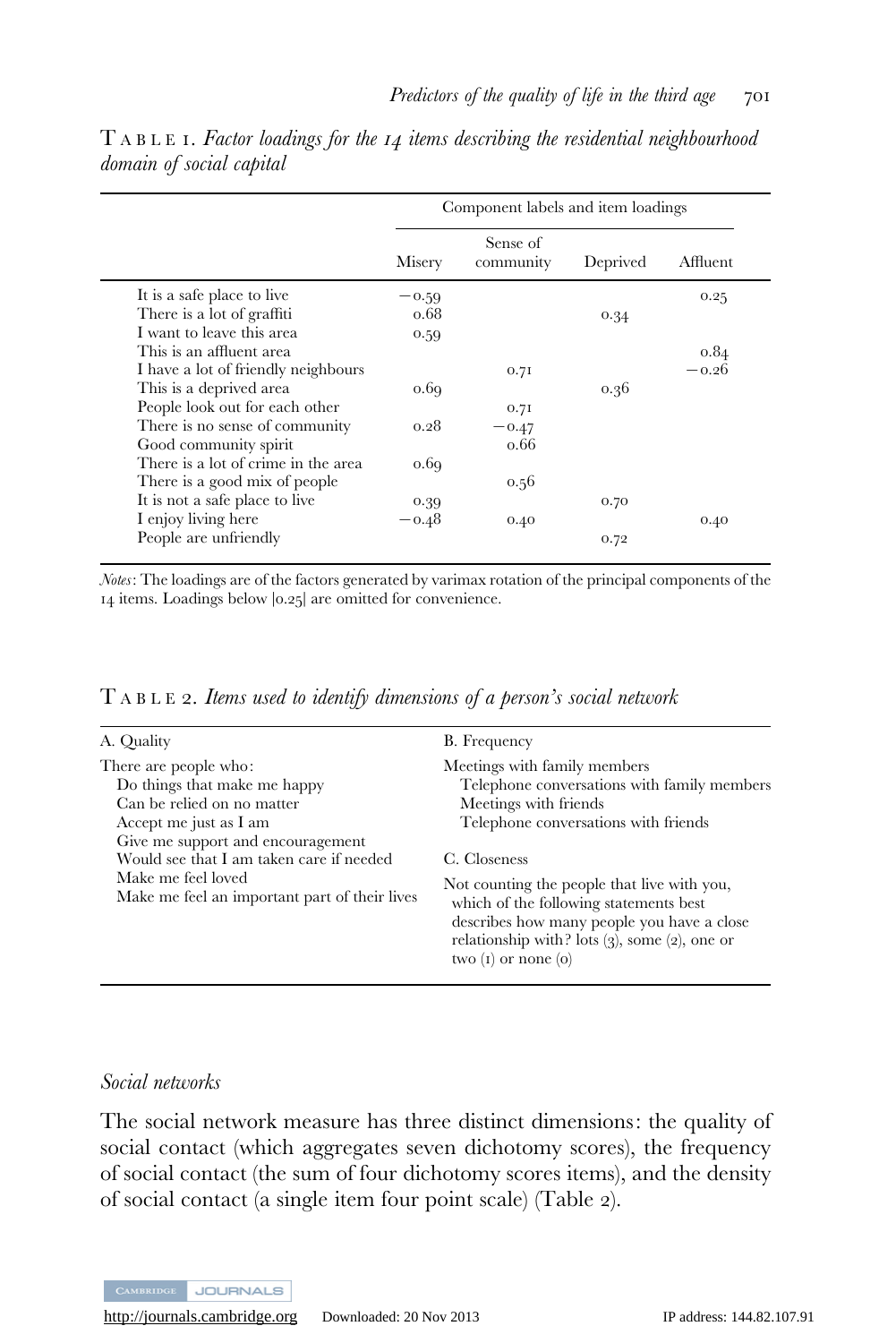# Recent life events

The final indicator of current circumstances asked the respondent to consider whether any major events in their lives, e.g. bereavement or illnesses, had caused stress since they were previously interviewed in 1997. These responses were dichotomised. A person who reported that their lives had become more stressful as a result of major events was accorded a score of  $\cdot$   $\cdot$ .

# Analysis strategy

The operationalisation of the conceptual framework next required each domain or set of items to be entered into a multiple linear regression equation or model. The logic of the sequence had a crude temporal division on which was overlaid aspects of the local neighbourhood, friends and family, with, finally, controls for the impact of recent life events. The initial base model simply controlled for age and gender. To this was added the lifecourse hazards measure for housing and the local environment, and next the legacy of the lifecourse markers were entered followed by the social capital dimensions, social network indictors and, finally, recent events. The items for each domain were entered as a 'block'. The final model therefore achieved full coverage of the conceptual framework described above. To complete the evaluation of the final model, a stepwise regression was run to develop a more parsimonious description of the influences on the quality of life. Whilst this approach is empirically driven, it starts with the inclusion of model variables that have been scoped from a theoretical perspective.

# Findings

Table 3 presents the estimated regression coefficients for each step in the analysis. Rubin's rule was adopted, that so long as all three coefficients are significant, the average provides a summary of the statistical significance (Rubin 1996). The base model for age and gender confirmed our preliminary descriptive analyses. There was a strong effect of age on CASP-19, which suggests that quality of life deteriorates with age. This effect was present at all stages of the analyses whichever domain indicators were added to the model. Gender did not reveal a consistent effect although in the final model the coefficient approached significance, suggesting that once negative and positive aspects of life are controlled, there is a small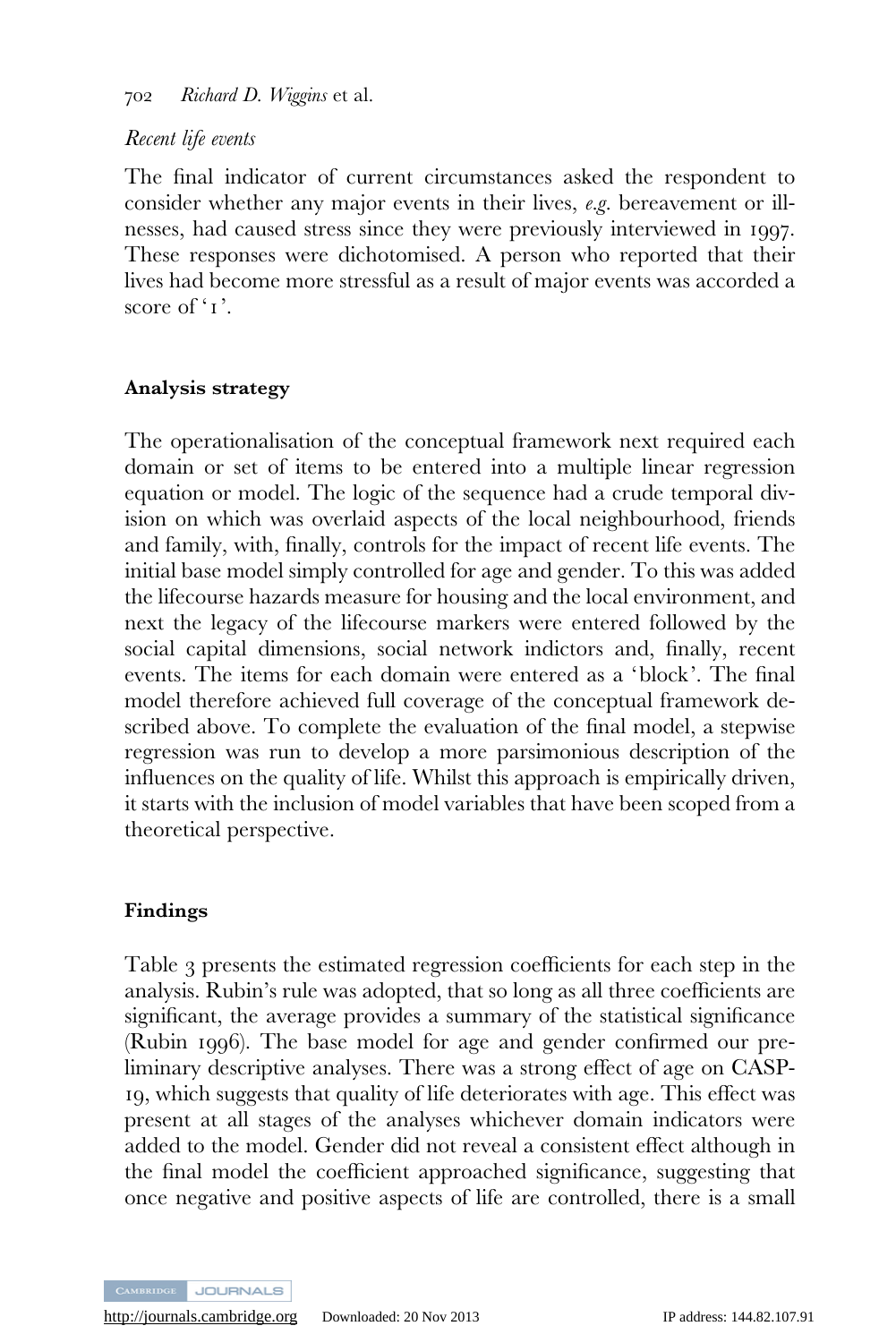| Term                     | Base    | + Hazard | $+$ Legacy | $+$ Social<br>capital | $+$ Social<br>network | $+$ Recent<br>life events |
|--------------------------|---------|----------|------------|-----------------------|-----------------------|---------------------------|
| Constant                 | 43.05   | 44.62    | 50.50      | 47.15                 | 39.21                 | 39.81                     |
| Female                   | $-0.33$ | $-0.36$  | $-0.28$    | $-0.25$               | $-1.59$               | $-1.62*$                  |
| Over 70 years            | $-4.25$ | $-4.40$  | $-3.87$    | $-3.63$               | $-3.37$               | $-2.98$                   |
| Life course hazards      |         | $-0.07$  | $-0.04$    | $-0.02$               | $-0.03$               | 0.01                      |
| Non owner                |         |          | $-0.95$    | $-0.82*$              | $-1.04$               | $-1.11$                   |
| Retirement (no choice)   |         |          | $-0.77$    | $-1.08$               | $-1.73$               | $-0.99$                   |
| Poor pension             |         |          | $-4.90$    | $-4.38$               | $-4.16$               | $-3.86$                   |
| Poor health              |         |          | $-2.23*$   | $-1.97*$              | $-2.08$               | $-1.88*$                  |
| No car                   |         |          | 0.47       | 0.04                  | $-0.61$               | $-0.56$                   |
| Misery                   |         |          |            | 0.31                  | $-0.08$               | $-0.04$                   |
| Community                |         |          |            | 0.66                  | 0.22                  | 0.05                      |
| Deprived                 |         |          |            | $-3.98$               | $-2.95$               | $-2.45$                   |
| Affluence                |         |          |            | 0.05                  | $-0.22$               | 0.05                      |
| Density                  |         |          |            |                       | 0.57                  | 0.57                      |
| Quality                  |         |          |            |                       | 0.49                  | 0.46                      |
| Frequency                |         |          |            |                       | 0.01                  | $-0.01$                   |
| Recent life event        |         |          |            |                       |                       | $-5.44$                   |
| R-squared                | 0.05    | 0.08     | 0.17       | 0.23                  | 0.35                  | 0.40                      |
| Change in $\mathbb{R}^2$ |         | 0.03     | 0.09       | 0.06                  | 0.12                  | 0.05                      |

 $T A B L E$  3. Results of the multiple linear regression analyses for CASP-19

*Notes*: The regression coefficients are emboldened whenever  $p = 0.05$  across all replicate analyses. An asterisk (\*) denotes that a coefficient approaches conventional significance ( $p < 0.10$ ). The change in  $R<sup>2</sup>$  indicates the increase in explained variance with the addition of the specified terms.

difference in quality of life between the sexes. The second-stage analyses revealed a modest effect for the lifecourse hazard measure over and above age and gender, but this effect faded as more variables were entered into the analysis. Among the legacy markers for the lifecourse, the subjective assessment of pension inadequacy had a persistent effect on a person's quality of life. Controlling for all other influences the absence of a good income in retirement reduced the assessment of the quality of life by four or five points. Among other markers, not being an owner-occupier had a persistently negative effect on the quality of life. Health status mattered too but only approached statistical significance when all other factors had been taken into account. Being able to choose when to retire or to continue to work can be disadvantageous but not in comparison to pension adequacy and health.

For the four dimensions of a person's perception of the local neighbourhood or their social capital, only the indicator that the area was 'deprived' had a persistent impact on quality of life: it reduced the CASP-19 score by at least two points. Interestingly, the 'sense of community' score only attained statistical significance before the social network indicators were introduced. These latter items produced an interesting finding, that the frequency of contacts with friends and family was negatively associated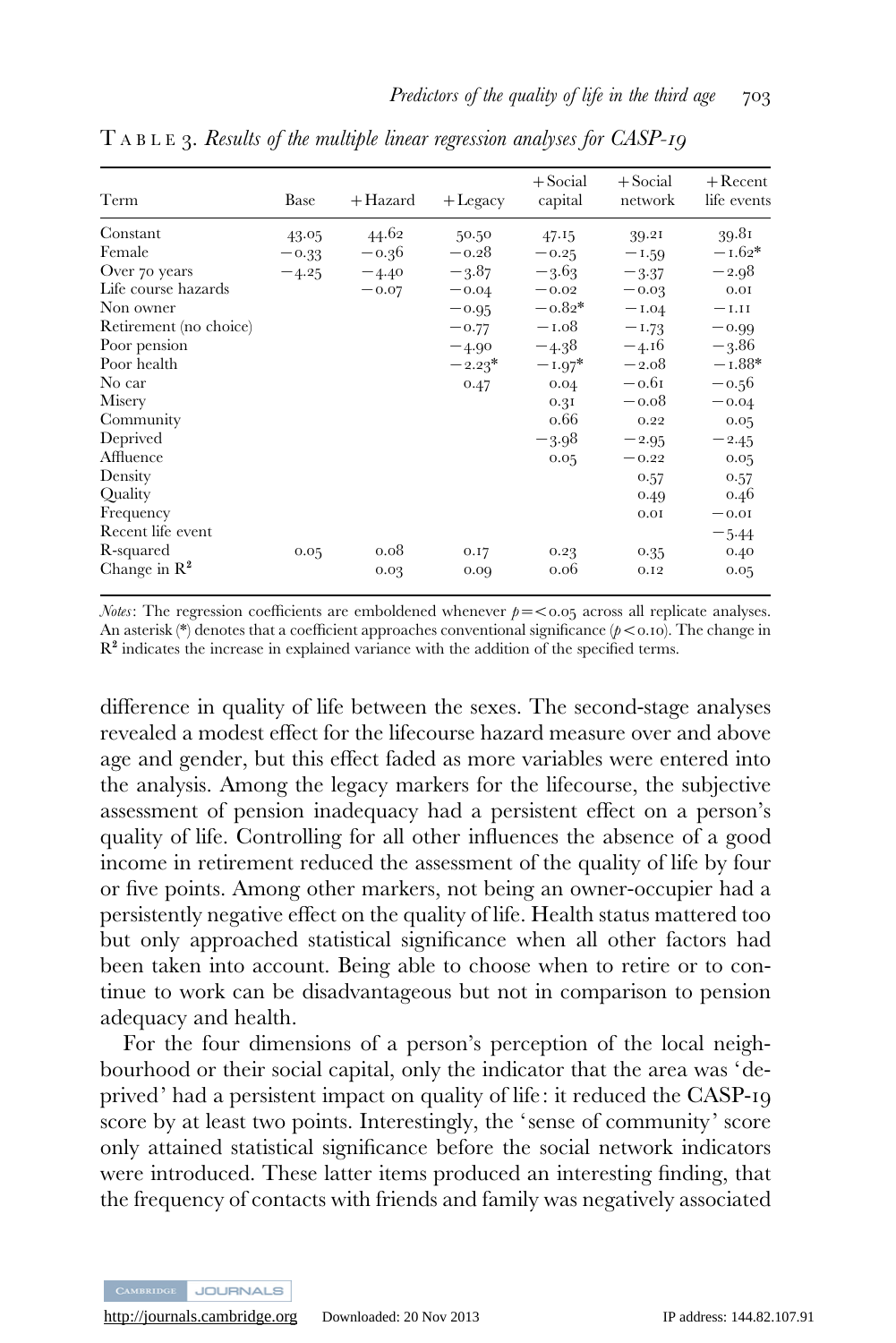| Term                      | Regression<br>coefficient | Standardised beta<br>coefficient |
|---------------------------|---------------------------|----------------------------------|
| Constant                  | 38.26                     |                                  |
| Density (social network)  | 0.53                      | 0.28                             |
| Recent life events        | $-5.76$                   | $-0.26$                          |
| Poor pension provision    | $-3.94$                   | $-0.21$                          |
| Non owner occupier        | $-1.83$                   | $-0.16$                          |
| Aged over 70 years        | $-2.98$                   | $-0.16$                          |
| Feels area is deprived    | $-2.07$                   | $-0.16$                          |
| Quality of social network | 0.43                      | 0.13                             |

 $T A B L E 4$ . Results of stepwise regression analyses for CASP-19

*Note*: The coefficients are entered in order of relative importance.  $R^2 = 0.40$ 

with the perceived quality and density or closeness of these interactions. Evidently, being in contact with friends and family does not guarantee an enhanced quality of life. Some social contacts may be burdensome.

In the final model, the explained variance reached 40 per cent. Age, poor pension adequacy, poor health, the sense of living in a deprived locality, having experienced a recent life event, and stress, all combined to lower the quality of life. On the other hand, having people around who make you feel happy, who give support and encouragement, accept you as you are, take care of you and make you feel important, and the sense that you have more than a couple of close relationships combine to raise the quality of life. When all the items described in column 7 of Table 3 were entered into a stepwise multiple linear regression, these findings were further confirmed. Table 4 lists the terms of this most parsimonious model in descending order of importance (or magnitude of the standardised beta coefficients) which retains an explained variance of around 40 per cent. Above the impact of greater age, the existence of close ties is most important followed by recent life events, poor pension provision and not being an owner-occupier. Feeling that an area is deprived, and the quality of a person's social network, also have important effects irrespective of a person's age.

#### Conclusions

The rationale for this analysis was that socio-demographic change in the developed market economies has changed the experience of older age and hence our understanding of it. Increased longevity and early labour market exits mean that the current post-work population can no longer be characterised by ill health or poverty. Rather, for many people at this stage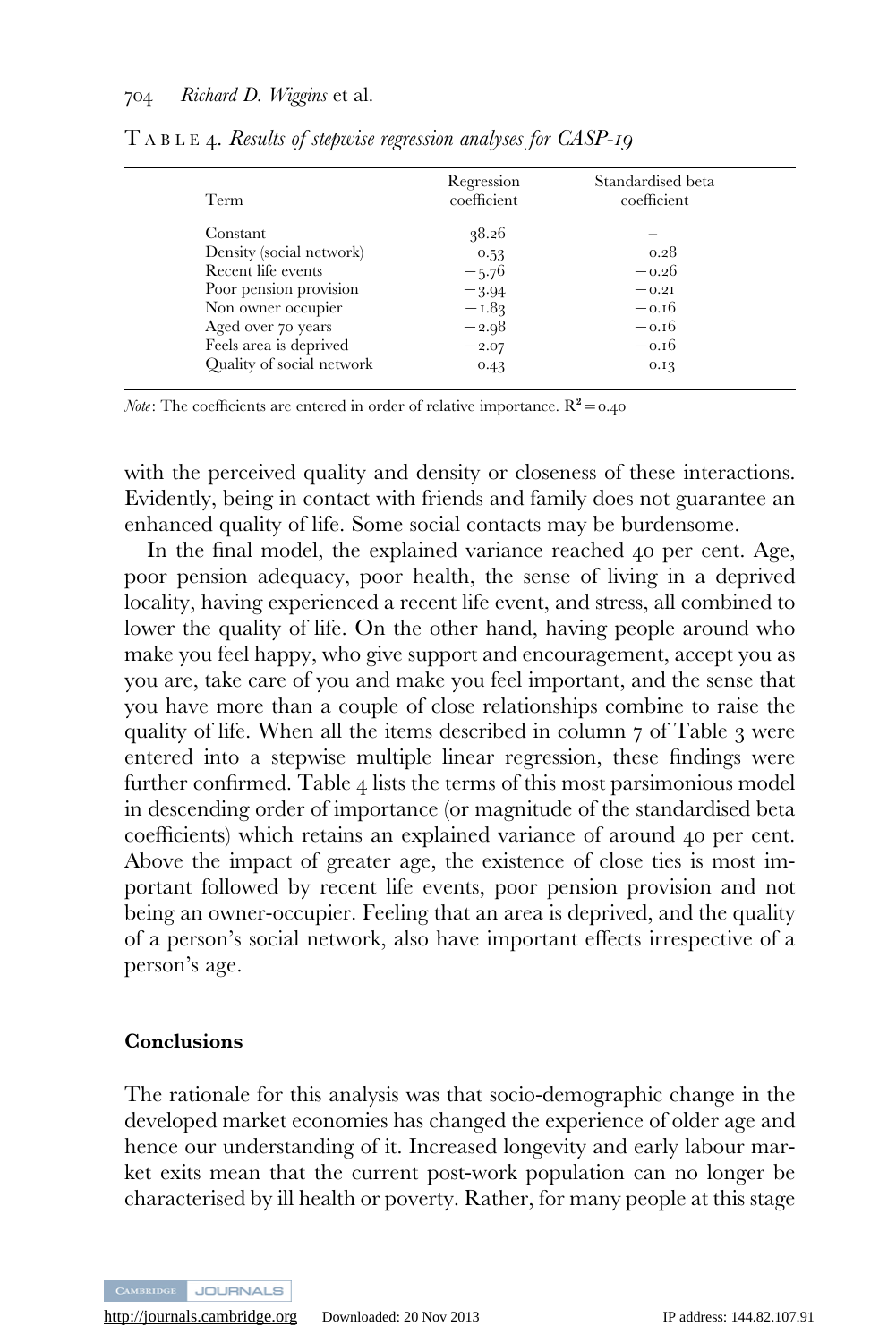of life, the Third Age is a time for self-realisation and leisure. To understand what does and does not contribute to quality of life in early old age, it is therefore necessary to look beyond the traditional foci of health and pension adequacy. To achieve this, a measure of the quality of life that is distinct from those things that might influence it has been developed and tested. The CASP-19 measures are grounded in a theory of need that sees biological and social components as equal constituents.

The results confirm that the quality of life is not reducible to any single factor and nor is there a simple division between the affluent and the poor. Instead many things contribute to or diminish the quality of life, and the inter-relationships are complex. In early old age, as in life itself, people cannot control the passage of time. Advancing years generally lead to a deterioration in the quality of life. Lifecourse factors played a role for our sample in terms of the current financial security and housing. Beyond this, the strong effect of deprivation in the community could be linked to feelings of isolation and entrapment, as in being afraid to go out for fear of crime. Alternatively it could be that this factor taps into some other, structural, dimension of the local area. This would support Hawe and Shiel's (2000) argument that it is the material elements of social capital, rather than its relational dimension, that is important.

Veenstra's (2000) finding about the negative association between the frequency of social contacts with friends and family and health was replicated, which leads us to conclude that social contact per se should not always be seen as beneficial. Indeed it may even be a source of conflict and stress for some people. What is important for this age group is the closeness one feels to one's social network and the quality of support that one gets from it. In crude measurement terms, a strong sense of closeness in relationships may counteract the impact of major life events. But the odds for poor quality of life increase as disadvantages in health, housing and pension provision are experienced by an individual. There seem to be some obvious signs for policy intervention both at a community and individual level. Improvements in the physical environment, such as crime reduction, may improve self-confidence and trust. If people can be encouraged to look out for one another, the quality of people's social networks may improve enough to offer support when times get hard.

One clear conclusion for those seeking to improve the quality of life of this age group is that a person's current quality of life is not predetermined by their history. Although there are important lifecourse effects and these continue into later life, it is never too late to act to improve those things that contribute to the quality of life. Furthermore, this suggests that quality of life is linked to the ability to participate in the culture of the Third Age. Our analyses appear to confirm this idea. Thus, improving those things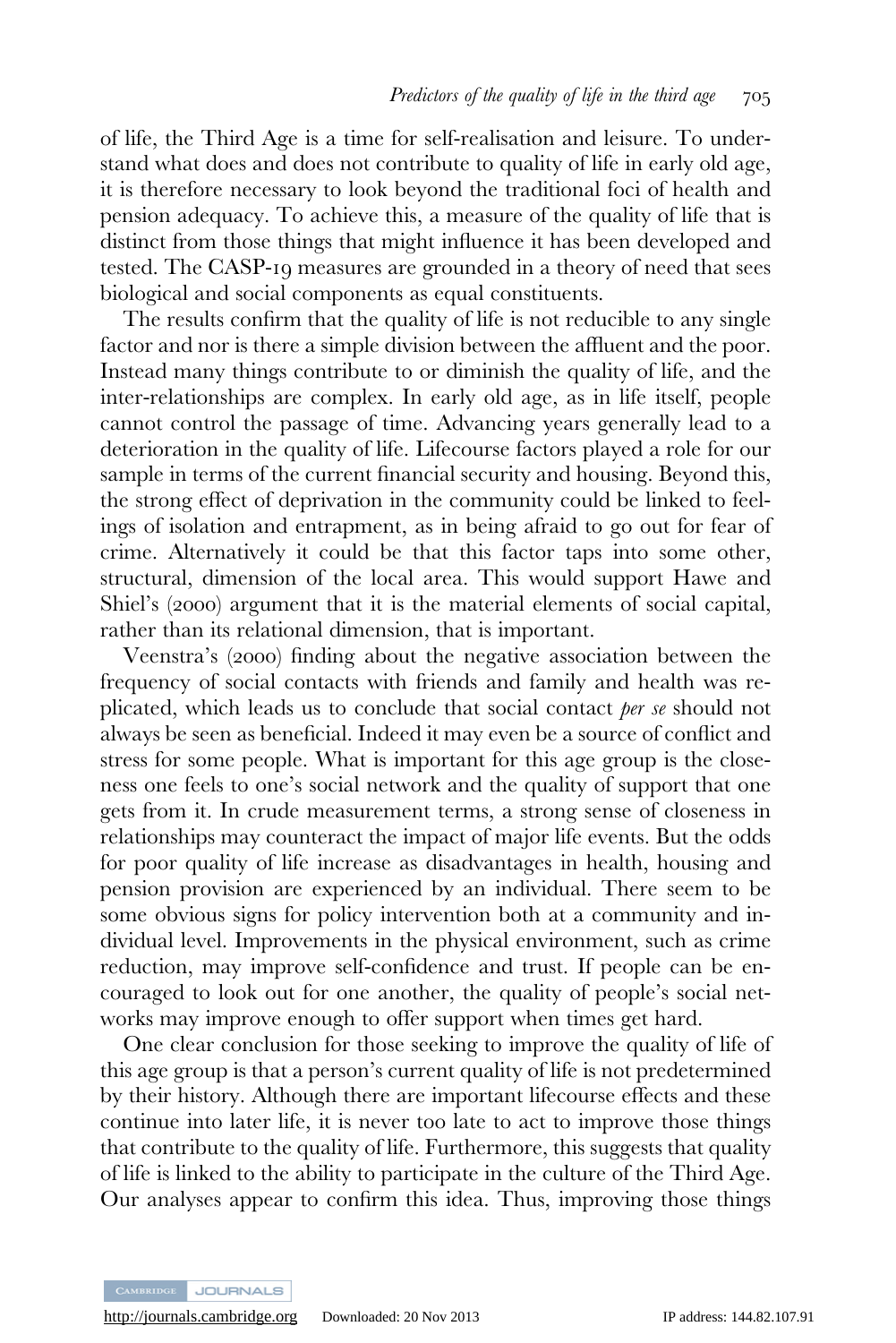that facilitate older people's participation in society and combat the discrimination that some older people still face are the keys to improving their quality of life (Midwinter  $1992 b$ ).

#### Acknowledgements

This study was funded by the Economic and Social Science Research Council through the Growing Older programme (grant L480254016). The authors wish to thank Lee Berney, Chris Gilleard, Maria Evandrou, Katrina Hilari, Aubrey McKennell, and Roger Thomas for their invaluable assistance as members of the Advisory Group, and Age Concern Scotland and Age Concern England for their help in setting up the focus groups. Finally, our sincere thanks to all the members of the Boyd Orr cohort, whose participation made this study possible.

#### **NOTE**

1 For an illustration of the method, see Bosworth et al. (2000).

#### References

- Arber, S. 1991. Class, paid employment and family roles: making sense of structural disadvantage, gender and health status. Social Science and Medicine, 32, 425-36.
- Baltes, P. B., Mayer, K. U., Helmchen, H., Steinhagen-Thiessen, E. 1993. The Berlin Aging Study (BASE): overview and design. Ageing & Society, 13, 483-515.
- Berney, L. R. and Blane, D. B. 1997. Collecting retrospective data: accuracy of recall after 50 years judged against historical records. Social Science and Medicine, 45, 1519–25.
- Berney, L., Blane, D., Davey Smith, G., Gunnell, D., Holland, P. and Montgomery, S. 2000a. Socioeconomic measures in early old age as indicators of previous lifetime exposure to environmental health hazards. Sociology of Health and Illness, 22, 415–30.
- Berney, L., Blane, D., Davey Smith, G. and Holland, P. 2000 $b$ . Life course influences on health in early old age. In Graham, H. (ed.), Understanding Health Inequalities. Open University Press, Buckingham, 79–95.
- Blaikie, A. 1999. Ageing and Popular Culture. Cambridge University Press, Cambridge.
- Blane, D., Montgomery, S. and Berney, L. 1998. Social class differences in lifetime exposure to environmental hazards. Sociology of Health and Illness, 20, 532–6.
- Blane, D. B., Berney, L. R., Smith, G. D., Gunnel, D. J. and Holland, P. 1999. Reconstructing the lifecourse: health during early old age in a follow up study based on the Boyd Orr cohort. Public Health,  $113$ ,  $117-24$ .
- Bosworth, H. B., Siegler, I. C., Olsen, M. K., Brummett, B. H., Barefoot, J. C., Williams, R. B., Clapp-Canning, N. E. and Mark, D. B. 2000. Social support and quality of life in patients with coronary artery disease. Quality of Life Research,  $9, 829-39$ .
- Bowling, A. 1995. The most important things in life: comparisons between older and younger population age groups by gender: results from a national survey of the public's judgements. International Journal of Health Sciences,  $6$ ,  $169-75$ .
- Bowling, A. 1997. Measuring Health: A Review of Quality Of Life Measurement Scales (2nd edition). Open University Press, Buckingham.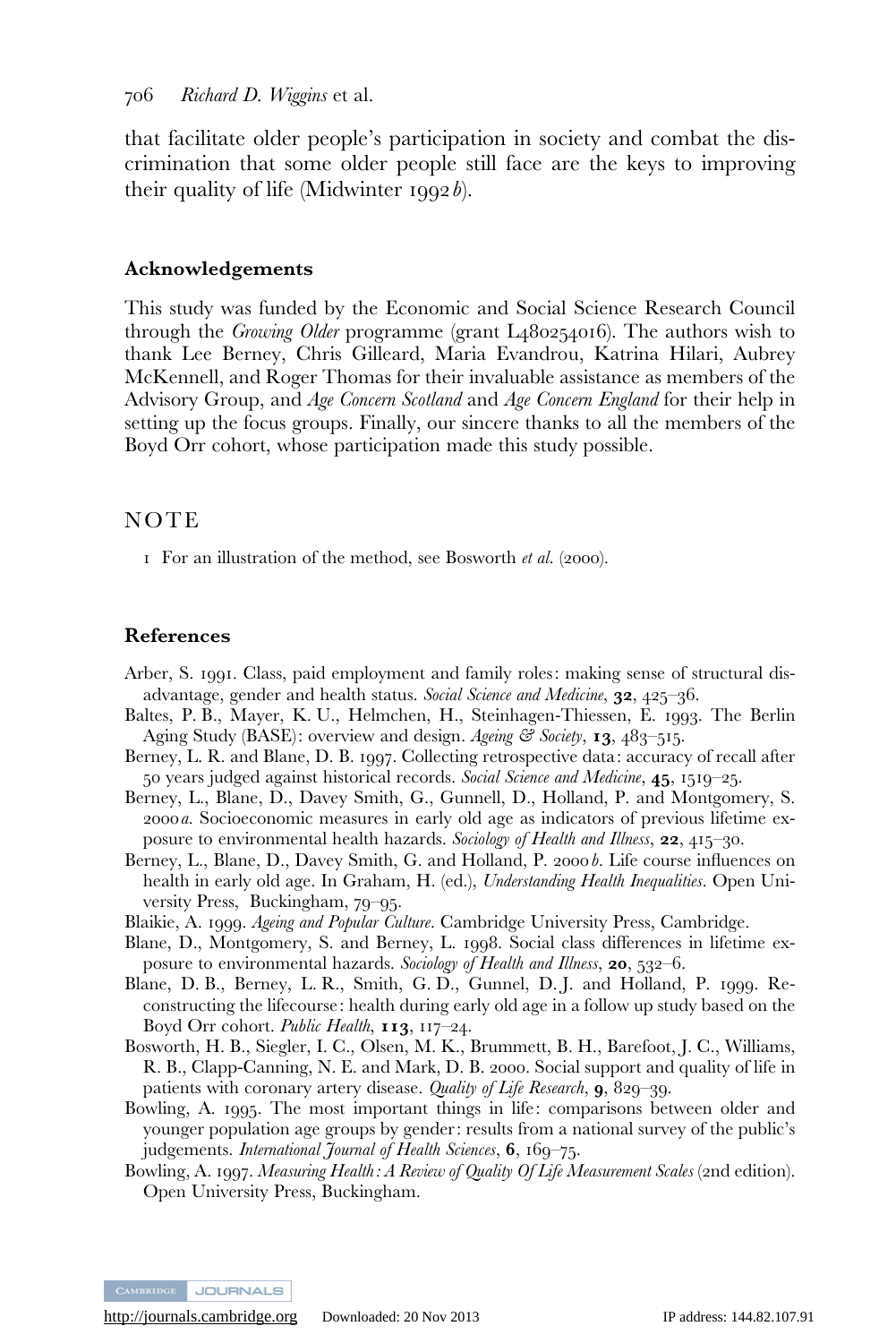- Bowling, A., Farquhar, M. and Browne, P. 1991. Life satisfaction and associations with social network and support variables in three samples of elderly people. International Journal of Geriatric Psychiatry, 6, 549–66.
- Bury, M. 1995. Ageing, gender and sociological theory. In Arber, S. and Ginn, J. (eds), Connecting Gender and Ageing. Open University Press, Buckingham, 15–30.
- Cattell, V. 2001. Poor people, poor places and poor places: the mediating role of social networks and social capital. Social Science and Medicine, 52, 1501-16.
- Department for Work and Pensions 2000. The Pensioners' Income Series: 1999/2000 National Statistics. Her Majesty's Stationery Office, London.
- Doyal, L. and Gough, I. 1991. A Theory of Human Need. Macmillan, Basingstoke, Hampshire.
- Farquhar, M. 1995. Elderly people's definitions of quality of life. Social Science and Medicine, 41, 1439–46.
- Giddens, A. 1990. The Consequences of Modernity. Polity, Cambridge.
- Giddens, A. 1991. Modernity and Self-Identity: Self and Society in the Late Modern Age. Polity, Cambridge.
- Gilleard, C. and Higgs, P. 1998. Older people as users and consumers of health care: a third age rhetoric for a fourth age reality. Ageing  $\mathcal{C}$  Society, **18**, 233–48.
- Gilleard, C. and Higgs, P. 2000. Cultures of Ageing. Prentice Hall, London.
- Gilleard, C. and Higgs, P. 2002. The third age: class, cohort or generation? Ageing  $\mathcal{C}$ Society, **22**, 369–82.
- Ginn, J. and Arber, S. 1999. The politics of old age in the UK. In Walker, A. and Naegele, G. (eds), Politics of Old Age in Europe. Open University Press, Buckingham, 168-77.
- Gruber, J. and Wise, D. A. 1999. Introduction and summary. In Gruber, J. and Wise, D. A. (eds), Social Security and Retirement Around the World. University of Chicago Press, Chicago, 1–18.
- Gunnell, D. J., Frankel, S., Nanchahal, K., Braddon, F. and Davey Smith, G. 1996. Life course exposure and later disease: a follow up study based on a survey of family diet and health in pre war Britain (1937–1939). Public Health, 110, 85–94.
- Hardy, M. A. and Hazelrigg, L. E. 1999. Fuelling the politics of age: on economic hardship across the life course. American Sociological Review, 65, 570–6.
- Hawe, P. and Shiell, A. 2000. Social capital and health promotion: a review. Social Science and Medicine,  $51, 871-85$ .
- Higgs, P., Hyde, M., Wiggins, R. D. and Blane, D. 2003. Researching quality of life in early old age: the importance of the sociological dimension. Social Policy and Administration, 37, 239–52.
- Hill, M. 1997. Missing Values Analysis 7.5. SPSS Incorporated, Chicago.
- Hinkikka J., Koskela, T., Kontula, O., Koskela, K. and Viinamäki, H. 2000. Men, women and friends: are there differences in relation to mental well being? Quality of Life Research,  $9, 841 - 5.$
- Holland, P., Berney, L., Blane, D., Davey Smith, G., Gunnell, D. J. and Montgomery, S. M. 2000. Life course accumulation of disadvantage: childhood health and hazard exposure during adulthood. Social Science and Medicine, 50, 1285–95.
- Hyde, M., Wiggins, R. D., Higgs, P. and Blane, D. B. 2003. A measure of quality of life in early old age: the theory, development and properties of a needs satisfaction model (CASP-19). Aging and Mental Health,  $7, 86-94$ .
- Inglehart, R. 1997. Modernization and Postmodernization: Cultural, Economic and Political Change in 43 Societies. Princeton University Press, Princeton, New Jersey.
- Kaplan, G. A., Pamuk, E. R., Lynch, J. W., Cohen, R. D. and Balfour, J. L. 1996. Inequality in income and mortality in the United States: analysis of mortality and potential pathways. British Medical Journal, 312, 999-1003.
- Kwachi, I. and Kennedy, B. P. 1997. Socio-economic determinants of health: health and social cohesion. Why care about health inequality? British Medical Journal,  $314$ ,  $1037–45$ .